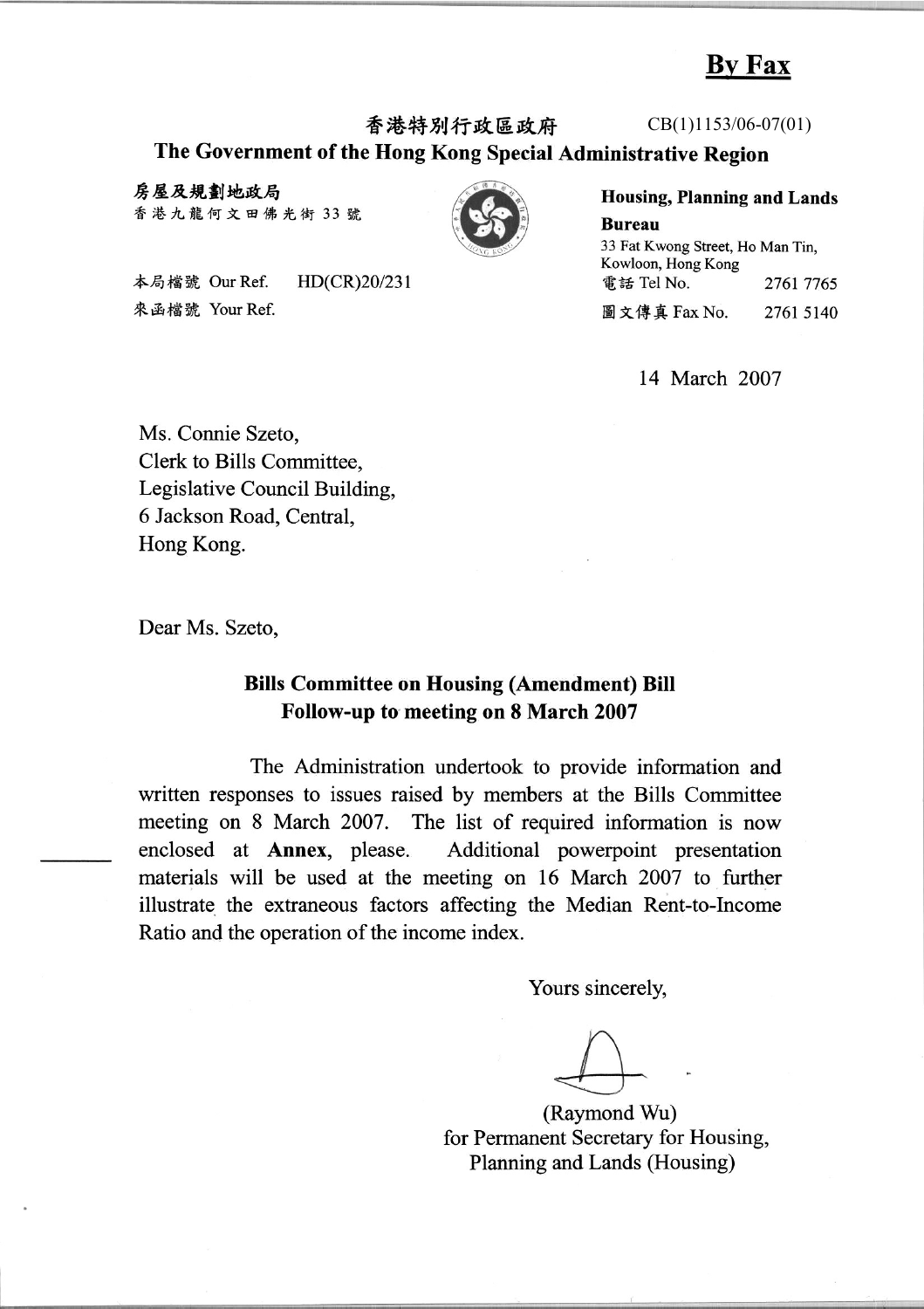| C.C.              |                         |                   |  |
|-------------------|-------------------------|-------------------|--|
| D of $J$ (Attn :  | Mr. Lawrence PENG, SALD | (Fax: 2869 1302)  |  |
|                   | Miss Emma WONG          | (Fax: 2869 1302)  |  |
|                   | Ms. Sandra P.Y. CHIU    | (Fax: 2136 8277)) |  |
| $AA/SHPL$ (Attn : | Mr. Brian LO            | (Fax: 2537 9276)  |  |

**Internal** 

c.c.  $DD(S)$  $AD(LS)$  $AD(F)$  $AD(PS)$ Sr. Stat 1 AO(SP) SM/P SM/C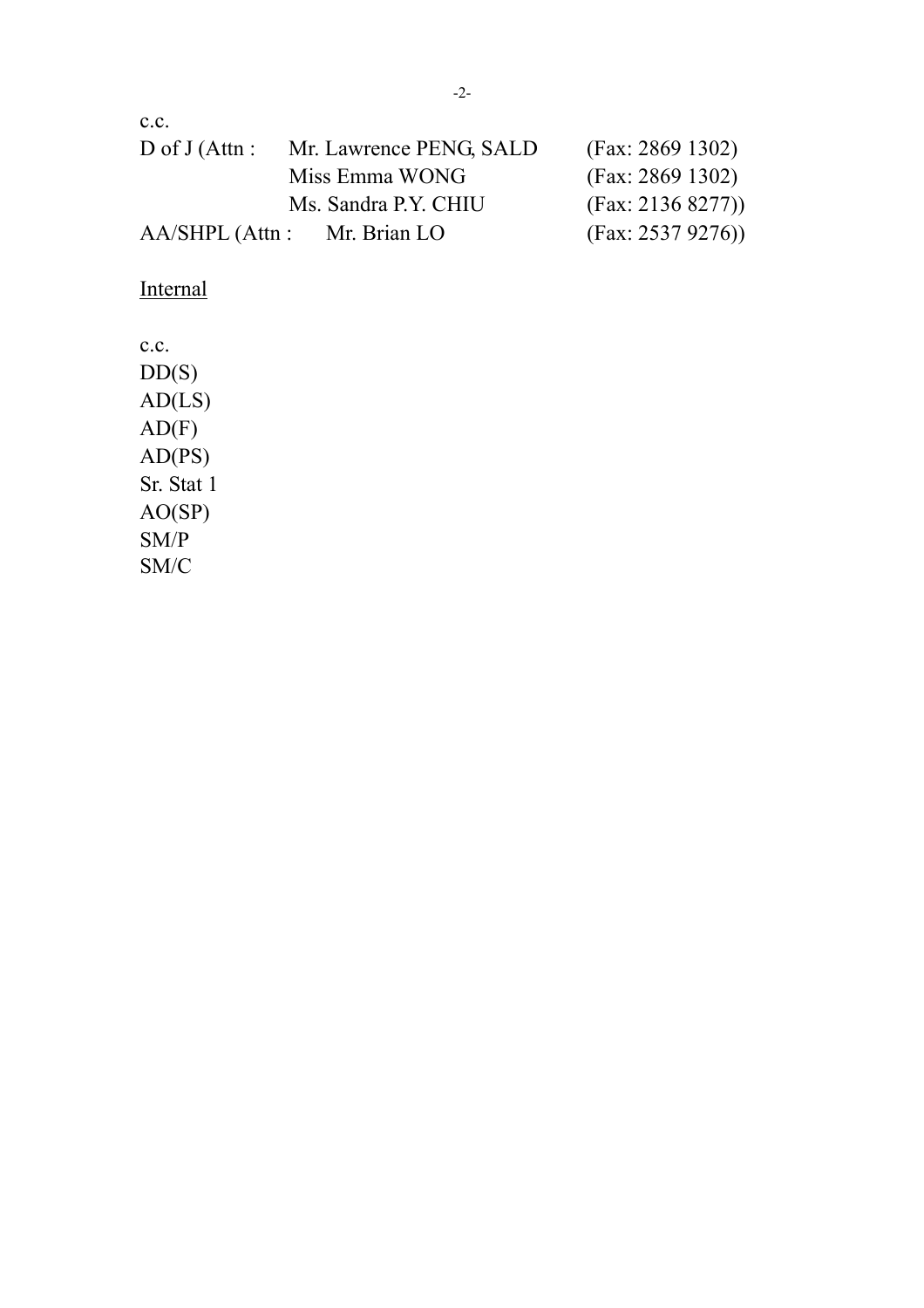## **The Administration's Responses to Members' Requests Raised at the Meeting of the Bills Committee on Housing (Amendment) Bill 2007 on 8 March 2007**

#### **PROPOSED INCOME-BASED RENT ADJUSTMENT MECHANISM**

 As explained in item 2(a) and 2(b) of our reply of 9 March 2007 to the Clerk to the Bills Committee, an important prerequisite for the proposed income-based rent adjustment mechanism to function effectively and fairly is that PRH rent must be allowed to move both downwards or upwards according to the movement in PRH tenants' household income. The change in MRIR, however, is caused by a number of extraneous factors other than changes in PRH tenants' household income and the rent they pay. If a statutory MRIR cap is maintained, an upward adjustment in PRH rent in accordance with an increase in PRH tenants' household income cannot take place if the extraneous factors work to push up the MRIR to a level that exceeds the cap. The MRIR reached 14.3% as at the third quarter of 2006 and the extraneous factors contributing to the increase in the MRIR are unlikely to subside. Hence, unless the 10% MRIR cap is removed, the proposed income-based rent adjustment mechanism cannot function effectively to adjust rent upwards according to increases in PRH tenants' household income.

2. Section 16(A)(4) proposed by the Housing (Amendment) Bill 2007 requires the HA to adjust PRH rent strictly in accordance with the rate of increase or decrease in the income index reflecting changes in PRH tenants' household income. This provision has in effect placed a statutory cap on the extent of rent increase in any future rent adjustment since the extent of any increase in PRH rent cannot possibly exceed the extent of increase in PRH tenants' household income.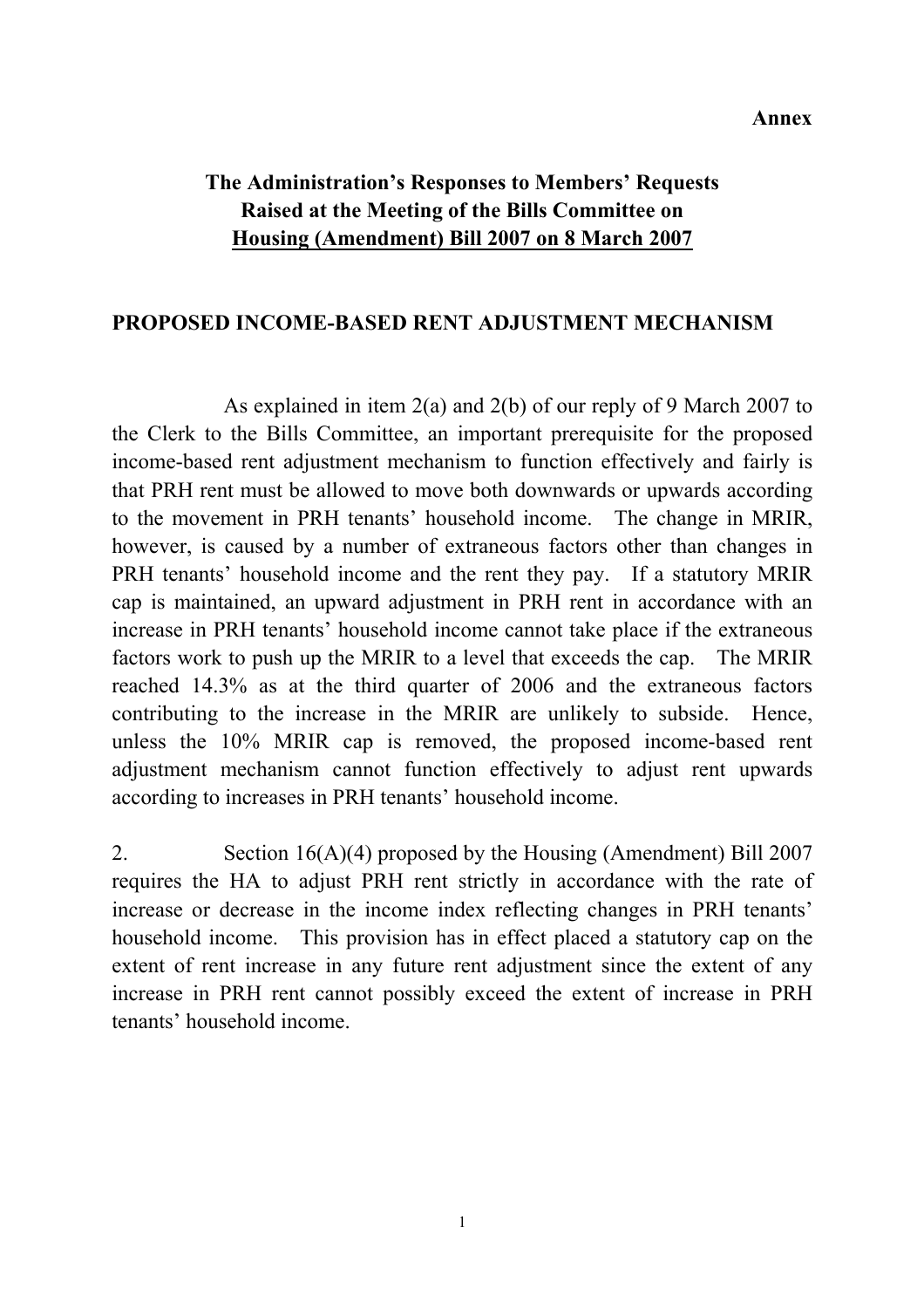3. Under the HA's Rent Assistance Scheme (RAS), different indicators are used to measure individual tenants' affordability and hence eligibility for rent assistance. These include rent-to-income ratios and income thresholds pitched at different levels of the respective Waiting List Income Limits. Details of the RAS eligibility criteria are set out in Appendix V to our reply of 9 March 2007 to the Clerk to the Bills Committee.

4. To provide a new starting point for the proposed income-based rent adjustment mechanism to operate fairly and effectively, the HA has agreed to adjust the current PRH rent to a level that is considered appropriate and acceptable to the community. The proposed income index has been used to identify the rate of rent adjustment required in order to ensure the coherence and consistency of the entire rent adjustment framework. The proposed 11.6% across-the-board rent reduction has been determined based on the extent of changes in the income index since 1997 because the rent of the largest proportion of the existing PRH flats and that of newly completed flats were last reviewed in 1997. For details, please refer to item 1(c) and Appendix II to our reply of 9 March 2007 to the Clerk to Bills Committee.

5. Since the rent reduction of 11.6% has been determined based on the change in the income index, direct comparison with the change in the MRIR is not appropriate. As noted in paragraph 1 above, the change in the MRIR is affected by a host of extraneous factors other than income and rent of PRH households. To identify a new rent level on the basis of the change in the MRIR would not only be inconsistent with the proposed income-based rent adjustment framework but also lead to a resultant rate of rent adjustment that is highly distorted and not practicable. In the Court of Final Appeal's (CFA) judgment handed down in November 2005, the CFA also clearly ruled that the 10% MRIR is not a statutory definition of affordability, and that the HA is not under a statutory duty to review and revise rent so as to ensure that the 10% MRIR is not exceeded.

6. If rent adjustment were to be introduced to bring an MRIR of 14.3% to 10%, we estimate that a rent reduction of about 30% would be required. This extent of rent reduction is neither reasonable nor affordable by the HA and the community as a whole.